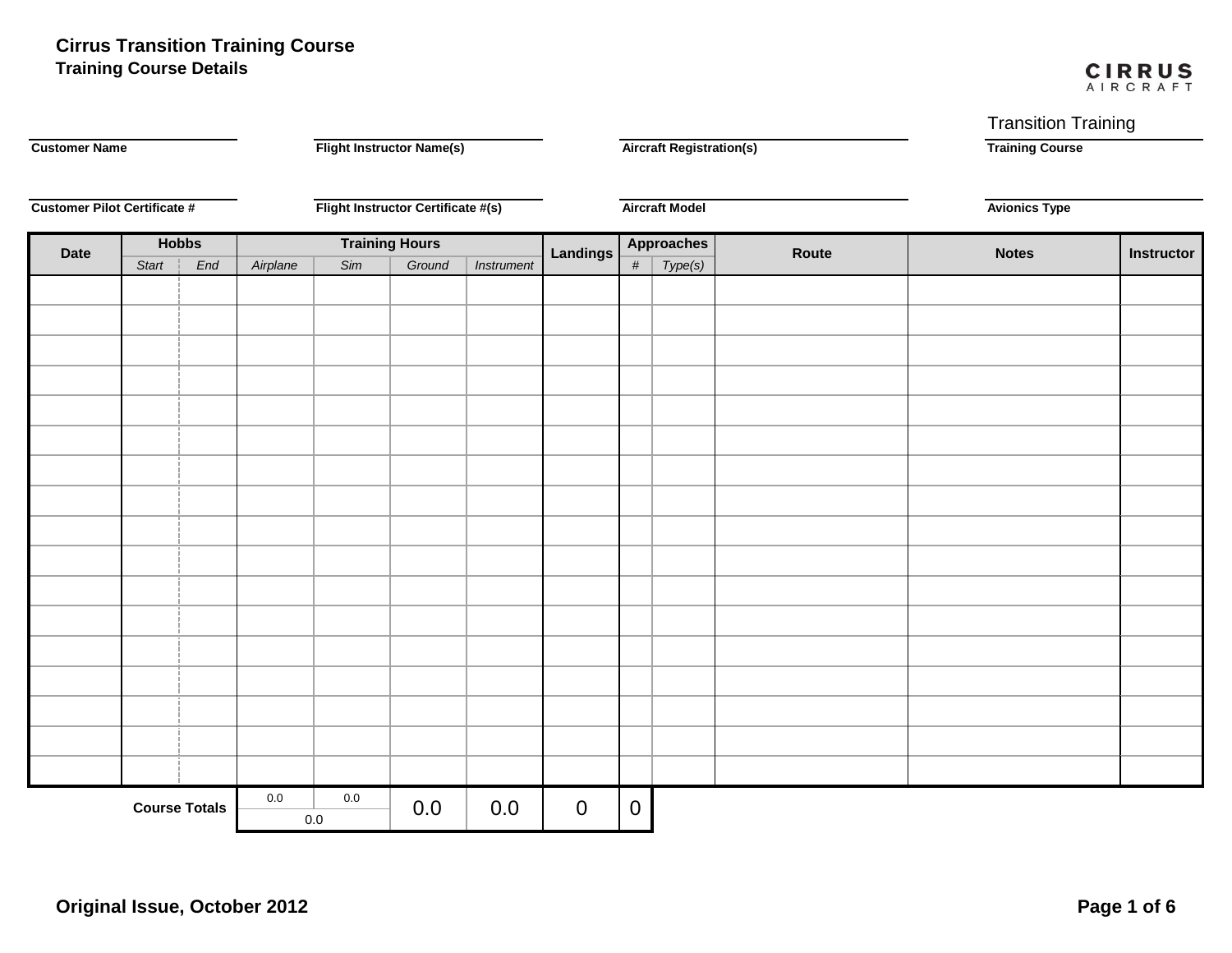## **Flight Training Task List Cirrus Transition Training Course**

| <b>CIRRUS</b> |
|---------------|
| AIRCRAFT      |

| Syllabus Suite - Original Issue, Feb 2011 |                                   | <b>Customer Name</b> | <b>Flight Instructor Name(s)</b> |                              |  |
|-------------------------------------------|-----------------------------------|----------------------|----------------------------------|------------------------------|--|
|                                           | <b>Task</b>                       |                      | <b>Unsatisfactory Attempts</b>   | <b>Satisfactory Attempts</b> |  |
| Ground                                    | <b>Pre-course Briefing</b>        |                      |                                  |                              |  |
|                                           | <b>Preflight Preparation</b>      |                      |                                  |                              |  |
|                                           | <b>Engine Start</b>               |                      |                                  |                              |  |
|                                           | <b>Before Taxi / Taxi</b>         |                      |                                  |                              |  |
|                                           | <b>Before Takeoff</b>             |                      |                                  |                              |  |
|                                           | <b>Normal Takeoff</b>             |                      |                                  |                              |  |
|                                           | <b>Climb</b>                      |                      |                                  |                              |  |
| <b>Normal Procedures</b>                  | <b>Cruise</b>                     |                      |                                  |                              |  |
|                                           | <b>Descent</b>                    |                      |                                  |                              |  |
|                                           | <b>Traffic Pattern</b>            |                      |                                  |                              |  |
|                                           | <b>Normal Landing</b>             |                      |                                  |                              |  |
|                                           | <b>Crosswind Landing</b>          |                      |                                  |                              |  |
|                                           | <b>After Landing / Shutdown</b>   |                      |                                  |                              |  |
|                                           | <b>Avionics Management</b>        |                      |                                  |                              |  |
|                                           | <b>Autopilot Management</b>       |                      |                                  |                              |  |
| <b>SRM</b>                                | <b>Single Pilot Resource Mgmt</b> |                      |                                  |                              |  |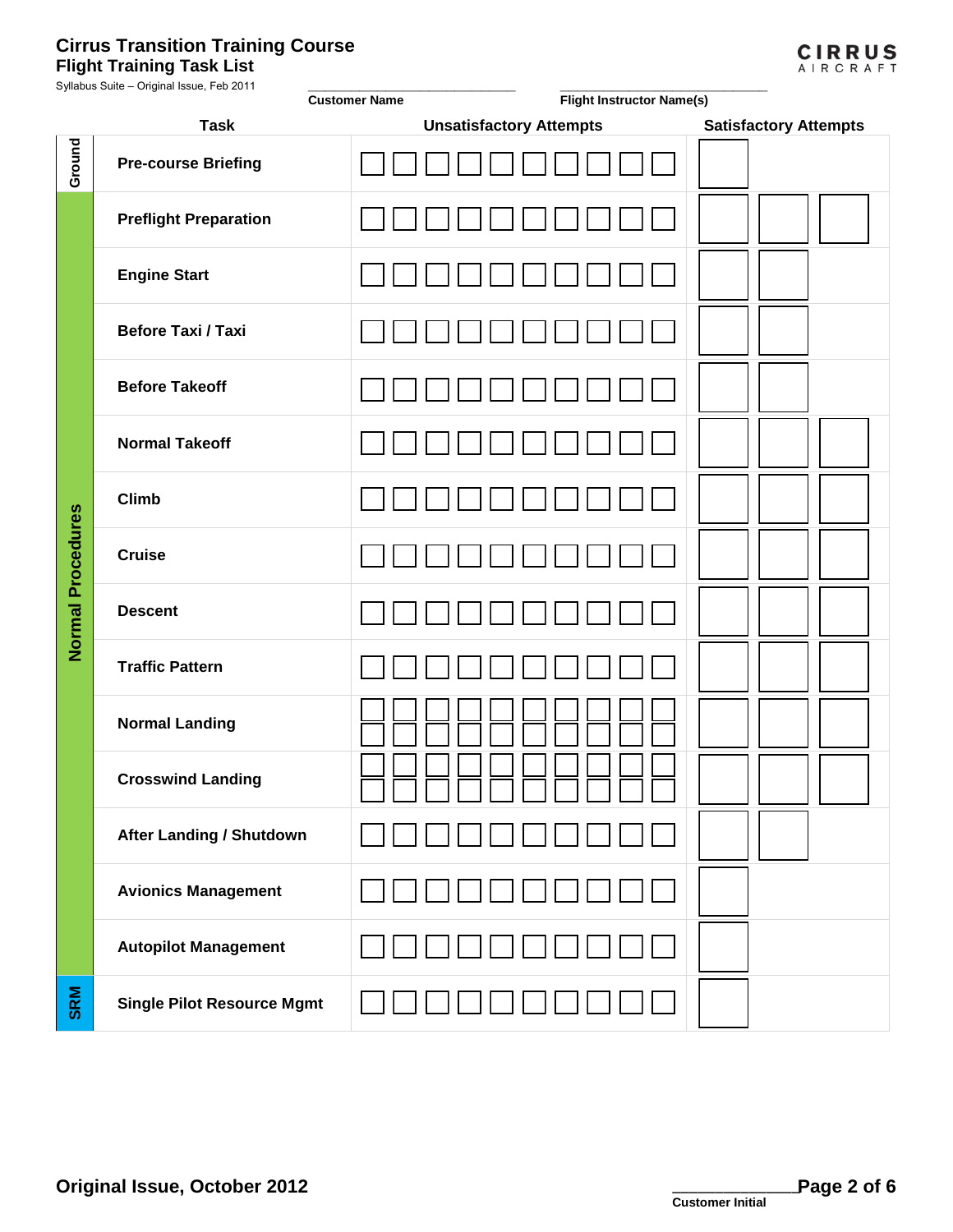### **Flight Training Task List Cirrus Transition Training Course**

| <b>Flight Training Task List</b>          |                      |                                  |                  |
|-------------------------------------------|----------------------|----------------------------------|------------------|
| Syllabus Suite - Original Issue, Feb 2011 | <b>Customer Name</b> | <b>Flight Instructor Name(s)</b> |                  |
| Task                                      |                      | <b>Unsatisfactory Attempts</b>   | <b>Satisfact</b> |
|                                           |                      |                                  |                  |

|                            | <b>Task</b>                        | <b>Unsatisfactory Attempts</b> | <b>Satisfactory Attempts</b> |  |  |
|----------------------------|------------------------------------|--------------------------------|------------------------------|--|--|
|                            | <b>Power-off Stall</b>             |                                |                              |  |  |
| Maneuvers                  | <b>Power-on Stall</b>              |                                |                              |  |  |
|                            | <b>Autopilot Stall Recognition</b> |                                |                              |  |  |
|                            | <b>Slow Flight</b>                 |                                |                              |  |  |
|                            | <b>Steep Turns</b>                 |                                |                              |  |  |
|                            | <b>Short Field Takeoff</b>         |                                |                              |  |  |
| <b>Special Procedures</b>  | <b>Short Field Landing</b>         |                                |                              |  |  |
|                            | 50% Flap Landing                   |                                |                              |  |  |
|                            | 0% Flap Landing                    |                                |                              |  |  |
|                            | <b>Power-off Landing</b>           |                                |                              |  |  |
|                            | <b>Go-Around</b>                   |                                |                              |  |  |
|                            | <b>Electrical Malfunction</b>      |                                |                              |  |  |
|                            | <b>PFD Malfunction</b>             |                                |                              |  |  |
| <b>Abnormal Procedures</b> | <b>Engine Malfunction</b>          |                                |                              |  |  |
|                            | <b>Open Door</b>                   |                                |                              |  |  |
|                            | <b>Simulated CAPS Deployment</b>   |                                |                              |  |  |
|                            | <b>TAWS Escape</b>                 |                                |                              |  |  |
|                            | Inadvertent IMC / Icing            |                                |                              |  |  |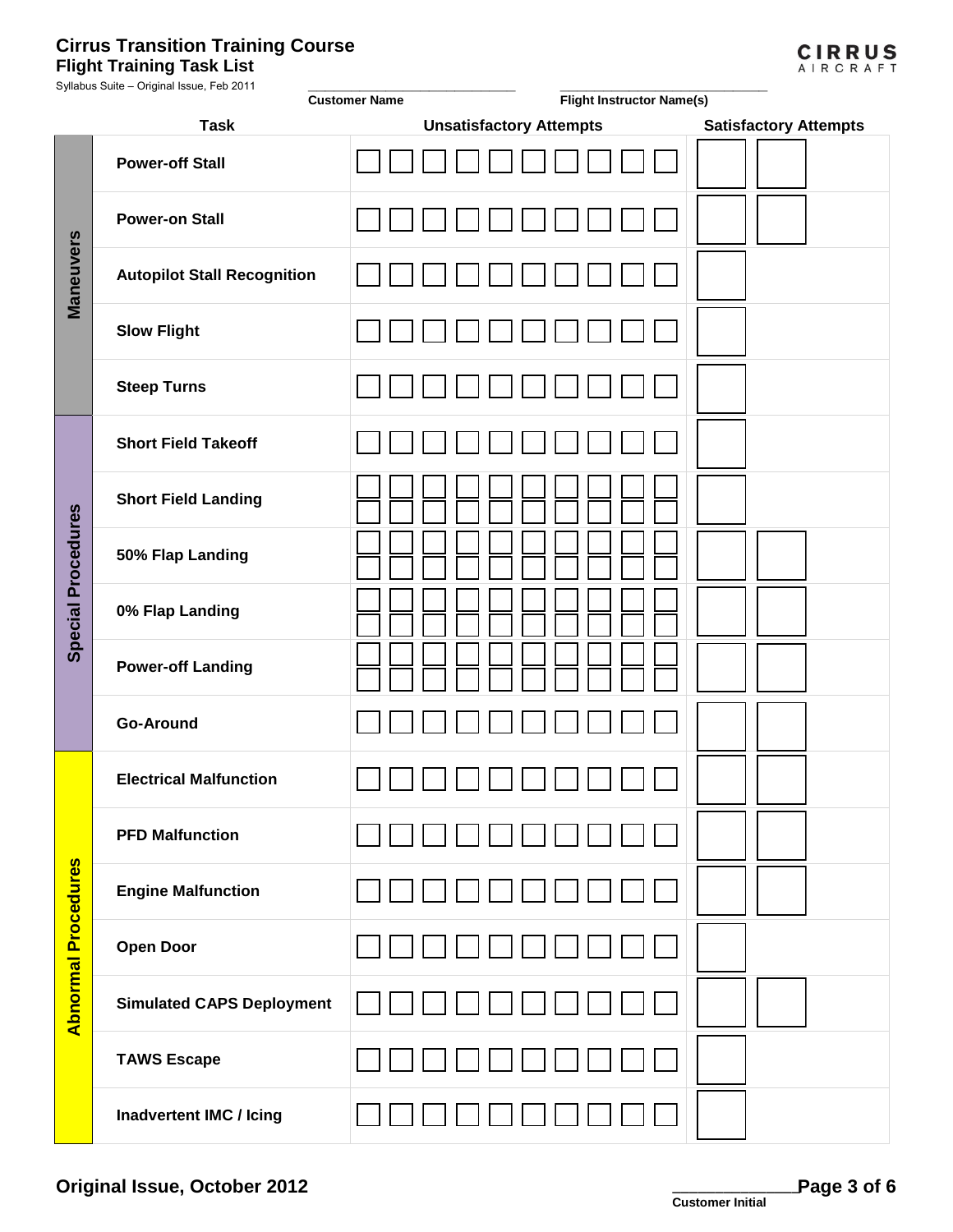## **Guidance for Establishing Personal Weather Minimums Cirrus Transition Training Course**

#### **Customer Name Customer Name Flight Instructor Name(s)**

| <b>General Flight</b>                  |              | $\mathbf{2}$ | 3           | 4             | 5             | <b>Your Rating</b> |
|----------------------------------------|--------------|--------------|-------------|---------------|---------------|--------------------|
| <b>Years Actively Flying</b>           | > 10 Years   | 6-10 Years   | 2-5 Years   |               | < 2 Years     |                    |
| <b>Last Recurrent Training Event</b>   | $< 6$ Months |              | 6-12 Months |               | > 12 Months   |                    |
| <b>Certificate Held</b>                | ATP or CFI   | Com / Inst   | Pvt / Inst  | Private Pilot | Student Pilot |                    |
| <b>Total Time</b>                      | > 2000       | 1000-2000    | 750-999     | 500-749       | < 500         |                    |
| Hours Logged in Last 12 Months         | > 200        | 150-200      | 100-149     | 50-99         | < 50          |                    |
| Hours in Cirrus in Last 90 Days        | > 50         | 35-50        | 25-34       | $10 - 24$     | < 10          |                    |
| Pilot Mishap in Last 24 Months         |              |              |             | Incident      | Accident      |                    |
| <b>Cirrus Landings in Last 30 Days</b> | > 10         | 6-9          | $3-5$       | $1 - 2$       | 0             |                    |
|                                        |              |              |             |               | <b>Total</b>  | O                  |

**Time to Complete Transition Trng:** Add 2 points for 30+ hours

**Age:** Add **2** points for 65 or older **Time to Private License:** Add **2** points for 100+ hours **Crew:** Subtract **1** point for flying with licensed pilot **Training:** Add 2 points for not completing Cirrus Transition Training

**Category:** Category  $\blacklozenge$  is not applicable during first 100 hours in type

| <b>General Pilot Category</b> |  |  |  |  |  |
|-------------------------------|--|--|--|--|--|
| >22                           |  |  |  |  |  |
| $14 - 22$                     |  |  |  |  |  |
| 14                            |  |  |  |  |  |

**CIRRUS** AIRCRAFT

| <b>Instrument Flight*</b>                                              |      | $\mathbf{2}$ |           | 4     | 5         | <b>Your Rating</b> |
|------------------------------------------------------------------------|------|--------------|-----------|-------|-----------|--------------------|
| <b>Years Actively Flying IFR</b>                                       | > 5  |              | $1-5$     |       | < 1       |                    |
| Hours Flown IFR in Last 90 Days                                        | > 35 | 25-35        | $10 - 24$ | $5-9$ | < 5       |                    |
| Simulated/Actual Inst Hours in Cirrus<br>in Last 90 Days               | > 3  |              | $1 - 3$   |       | < 1       |                    |
| Inst Approaches in Last 90 Days<br>(Coupled)                           | >4   |              | $1 - 4$   |       | 0         |                    |
| Inst Approaches in Last 90 Days<br>(Hand Flown)                        | >2   |              |           |       | 0         |                    |
| <b>Received Avionics-Specific IFR</b><br><b>Training from CSIP/CTC</b> | Yes  |              |           |       | <b>No</b> |                    |
|                                                                        |      |              |           |       | Total     |                    |

**Training:**

**Crew:** Subtract **1** point for flying with licensed pilot

Subtract **2** points for completing avionics specific IPC from CSIP/CTC in last 12 months

**Category:** Category  $\blacklozenge$  is not applicable during first 100 hours in type **8-18 \*Applicability:** Instrument flight is strongly discouraged by Cirrus Aircraft unless  $\bullet$  < 8 the pilot has completed an IPC in type/avionics



**Customer Initial**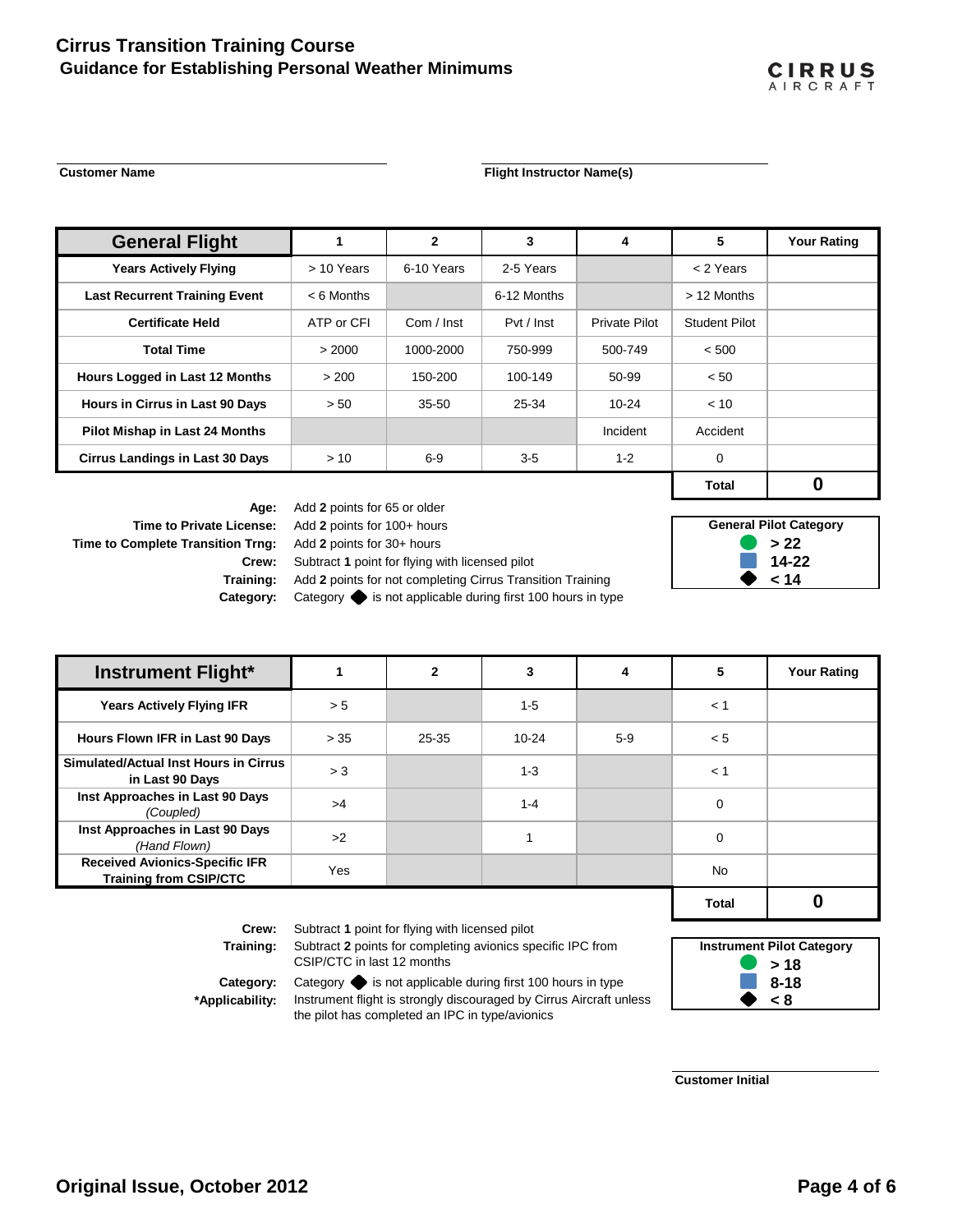#### **Customer Name Flight Instructor Name Flight Instructor Name**(s)

#### **Personal Weather Minimums**

| <b>Current Pilot</b>                                         |                 | <b>VFR Minimums</b>               |                                    |  |  |
|--------------------------------------------------------------|-----------------|-----------------------------------|------------------------------------|--|--|
| <b>Capability</b>                                            | Wind (kts)      | Day                               | <b>Night</b>                       |  |  |
|                                                              | Total: 15       |                                   |                                    |  |  |
|                                                              | $X$ -wind: 5    | 5000' Ceiling<br>10 SM Visibility | 5000' Ceiling<br>10 SM Visibility  |  |  |
|                                                              | Gust: 5         |                                   |                                    |  |  |
|                                                              | Total: 20       |                                   |                                    |  |  |
|                                                              | $X$ -wind: 10   | 3000' Ceiling<br>10 SM Visibility | 5000' Ceilings<br>10 SM Visibility |  |  |
|                                                              | Gust: 10        |                                   |                                    |  |  |
|                                                              | Total: 35       |                                   |                                    |  |  |
|                                                              | $X$ -wind: 20   | 3000' Ceiling<br>5 SM Visibility  | 5000' Ceilings<br>10 SM Visibility |  |  |
|                                                              | <b>Gust: 15</b> |                                   |                                    |  |  |
| <b>Instructor</b><br><b>Recommendation</b><br>(If Different) |                 |                                   |                                    |  |  |

### **Instructor Recommendation** *(If Different)* 500' / 2 SM Above Published Approach Minimums Published Approach Minimums **Current Pilot Capability IFR Approach Minimums** 1500' Ceiling 3 SM Visibility

**CIRRUS** AIRCRAFT

## **Flight Training Plan**

Cirrus Aircraft strongly believes in the value of regular recurrent training. Cirrus' network of CSIPs and CTCs are experts in Cirrus flight training and we encourage every Cirrus pilot to use an active CSIP or CTC for their recurrent training.



I plan to conduct my next Cirrus recurrent training event with a Cirrus Training Partner on the following date:

#### **Training Date**

## **Training Due Dates**

**Flight Training**

The following are the due dates for upcoming training events (if applicable)

**Instructor Recommendations for Future** 



I am opting out of Cirrus' recommended recurrent flight training program.



Icing Awareness Course

**Customer Initial**